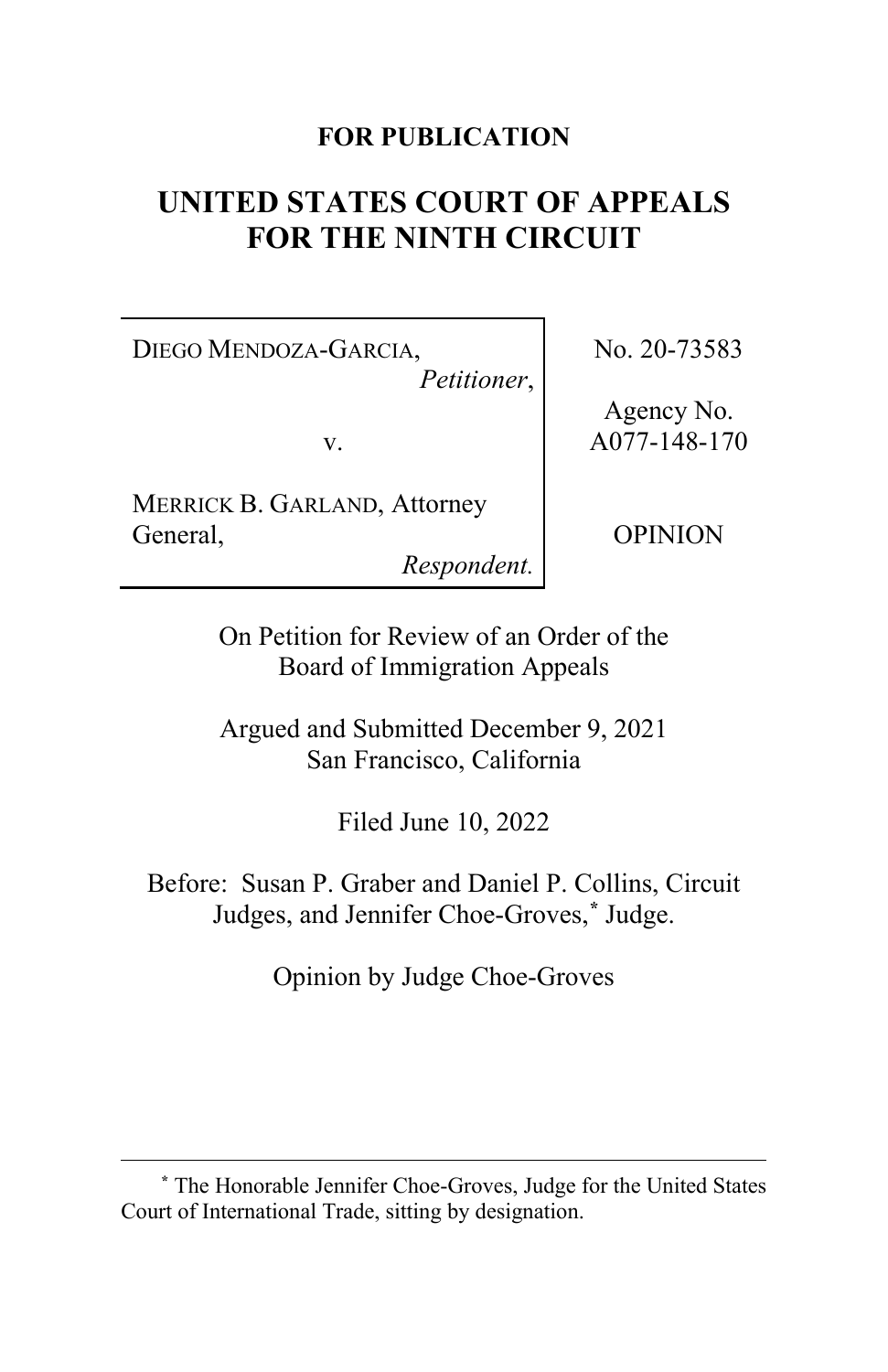# **SUMMARY[\\*\\*](#page-1-0)**

## **Immigration**

Denying in part and granting in part Diego Mendoza-Garcia's petition for review of a decision of the Board of Immigration Appeals, the panel held that: (1) first-degree burglary of a dwelling under Oregon Revised Statutes section 164.225 is an aggravated felony; and (2) the BIA misapplied a presumption in determining that Petitioner's conviction was a particularly serious crime barring withholding of removal.

Petitioner was found removable on the ground that his Oregon first-degree burglary conviction was a burglary aggravated felony under  $8 \text{ U.S.C. } \frac{1101(a)(43)(G)}{26}$ . Petitioner argued that the Oregon statute is not a categorical match with generic burglary because it is indivisible and overbroad.

Applying the categorical approach, the panel first addressed *United States v. Cisneros*, 826 F.3d 1190 (9th Cir. 2016), in which this court held that the same Oregon statute was not a categorical match to generic burglary because the state definition of "building" includes nonpermanent and immobile structures that were excluded from the generic definition. After *Cisneros*, the Supreme Court held, in *United States v. Stitt*, 139 S. Ct. 399 (2018), that the inclusion of nonpermanent structures "designed or adapted for overnight use" does not expand a statute beyond the definition of generic burglary. The panel concluded that

<span id="page-1-0"></span>**<sup>\*\*</sup>** This summary constitutes no part of the opinion of the court. It has been prepared by court staff for the convenience of the reader.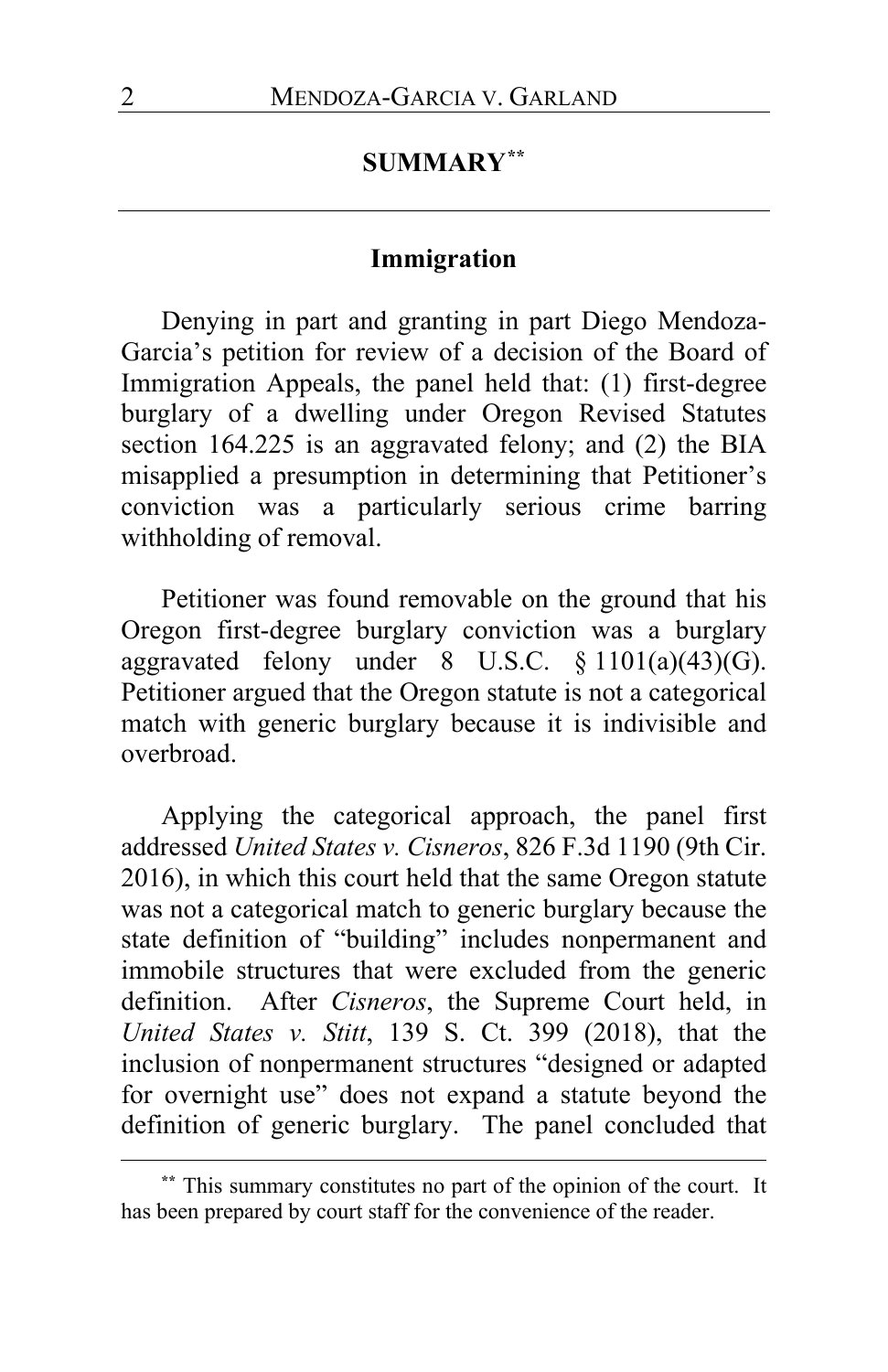*Cisneros* is clearly irreconcilable with *Stitt*, explaining that Oregon's definition of "building" is not more expansive than the generic definition clarified by *Stitt*. Thus, the panel expressly recognized that *Cisneros* had been overruled.

Next, the panel observed that this court has held that the Oregon first-degree burglary statute is divisible into two distinct crimes: one involving dwellings and one involving<br>non-dwellings. Applying the modified categorical Applying the modified categorical approach, the panel conducted a limited review of Petitioner's conviction record and concluded that he had been convicted of burglary of a dwelling.

The panel next concluded that Oregon first-degree burglary of a dwelling is a categorical match to generic burglary. Petitioner argued that the state statute was overbroad, but the panel concluded that all elements of the offense substantially correspond to, or are narrower than, the elements of generic burglary.

Petitioner also argued that the Government did not prove by clear and convincing evidence that he was sentenced to a term of imprisonment of at least one year, as required by the definition of a burglary aggravated felony at 8 U.S.C.  $§ 1101(a)(43)(G)$ . The panel rejected that contention, explaining that the sentencing court unambiguously imposed a sentence of incarceration of more than one year by sentencing Petitioner to a term of 55 months in the custody of the Oregon Department of Corrections. Accordingly, the panel concluded that Petitioner was convicted of an aggravated felony for which the imposed term of imprisonment was in excess of one year, and therefore, he was subject to removal under 8 U.S.C. § 1227(a)(2)(A)(iii).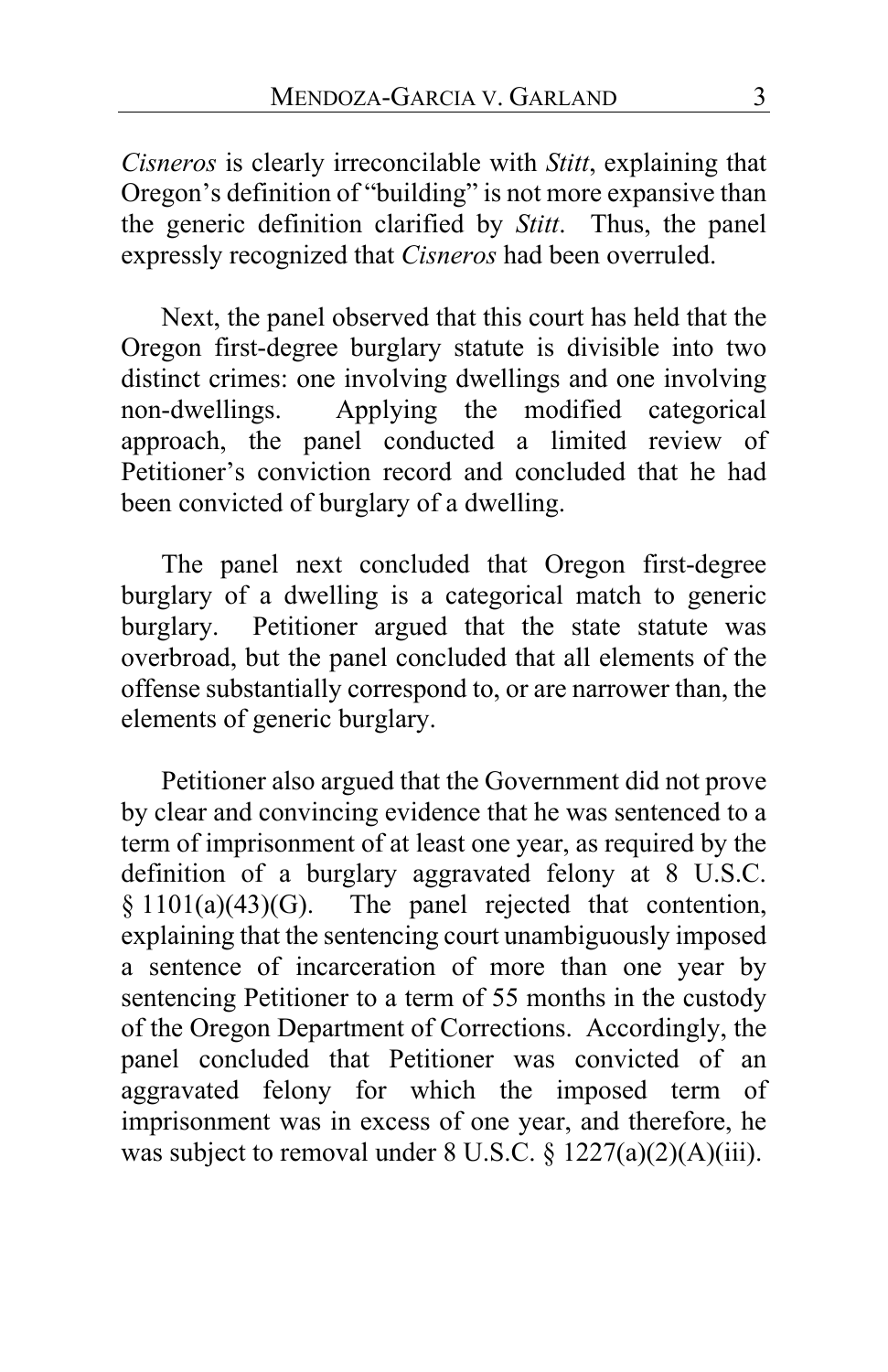As to withholding of removal, the BIA applied a "presumption" that Petitioner's conviction was a particularly serious crime barring that relief, and required him to "rebut" this presumption. The panel explained that for offenses that are not defined by statute as "per se" particularly serious crimes, the BIA has established a multi-factor test to determine on a case-by-case basis whether a crime is particularly serious, and that this court has rejected the view that there is any subset of such cases that is exempt from this multi-factor analysis based solely on the elements of the offense. The panel concluded that the BIA's application of a rebuttable presumption here was difficult to square with these precedents and observed that the Government conceded that the BIA's application of such a presumption appeared erroneous. Because the BIA committed an error of law, and abused its discretion, in failing to apply the correct legal standards, the panel remanded to the BIA to consider Petitioner's application for withholding of removal under the correct standards.

# **COUNSEL**

Nancy Alexander (argued), Lucas & Barba LLP, Portland, Oregon, for Petitioner.

Rebekah Nahas (argued), Trial Attorney; Lindsay Glauner, Senior Litigation Counsel, Criminal Immigration Team; Brian Boynton, Acting Assistant Attorney General; Office of Immigration Litigation, Civil Division, United States Department of Justice, Washington, D.C.; for Respondent.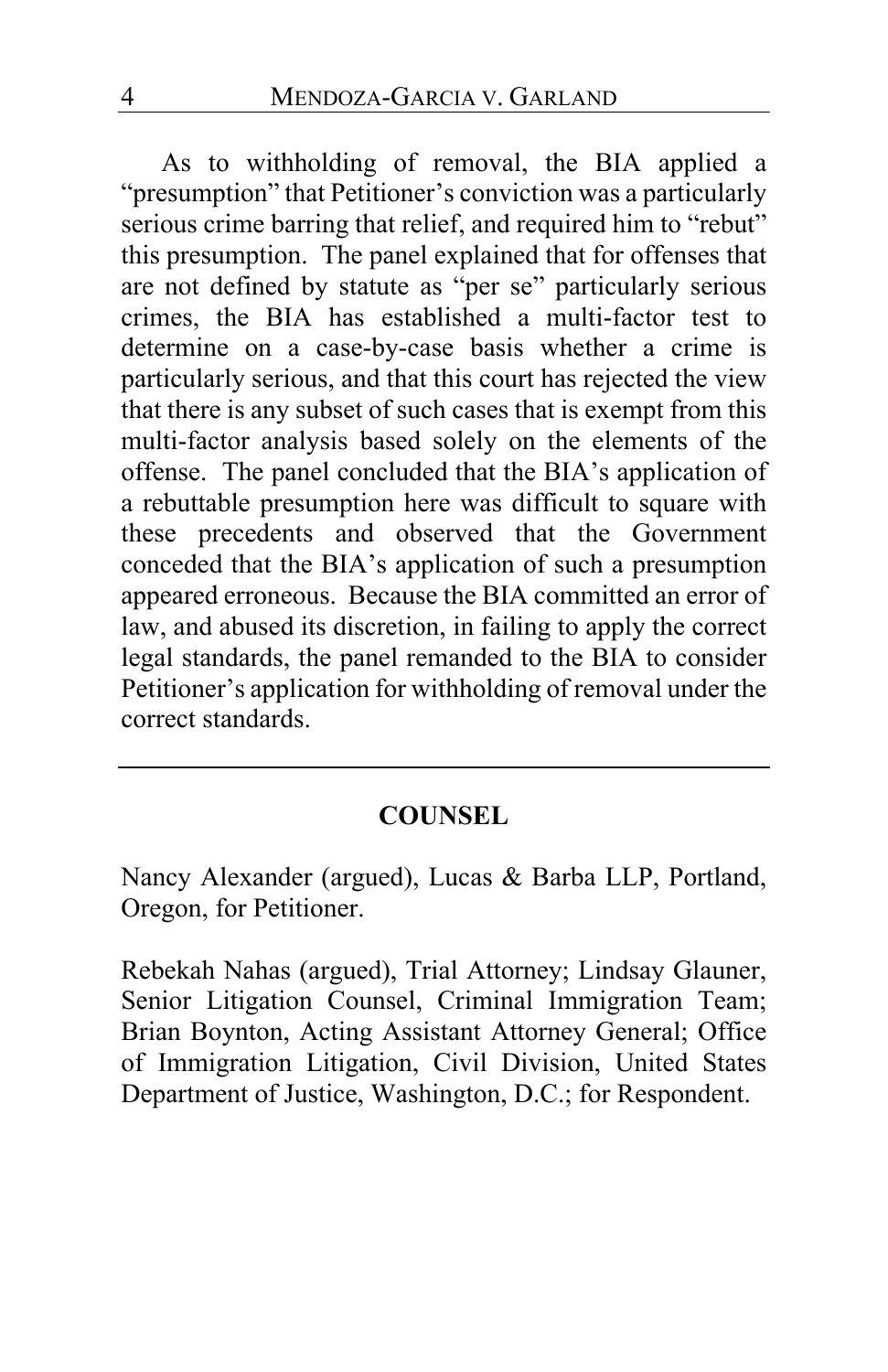Kari E. Hong, Boston College Law School, Newton, Massachusetts; Elisa Steglich, Attorney; Simon Lu and Jill Applegate, Supervised Law Student; University of Texas School of Law, Austin, Texas; for Amicus Curiae American Immigration Lawyers Association.

#### **OPINION**

# CHOE-GROVES, Judge:

Petitioner Diego Mendoza-Garcia, a native and citizen of Mexico, seeks review of the Board of Immigration Appeals' ("BIA") decision affirming his removability and denying his applications for withholding of removal and protection under the Convention Against Torture ("CAT"). The BIA concluded that Petitioner's 2016 conviction for first-degree burglary under Oregon law qualified as an aggravated felony and rendered him removable under section  $237(a)(2)(A)(iii)$ of the Immigration and Nationality Act ("INA"), 8 U.S.C.  $§ 1227(a)(2)(A)(iii)$ . The BIA also found that Petitioner was ineligible for asylum, withholding of removal, and protection under the CAT. We conclude that Petitioner is subject to removal because of his conviction for first-degree burglary of a dwelling under Oregon law. In doing so, we recognize that *United States v. Cisneros*, 826 F.3d 1190 (9th Cir. 2016), is irreconcilable with a later decision of the United States Supreme Court and is overruled. We deny in part the petition as it pertains to the BIA's finding that Petitioner was removable and the BIA's denial of Petitioner's application for protection under the CAT. But, because the BIA misapplied a presumption in its analysis of Petitioner's withholding-of-removal claim, we grant the petition in part and remand for further proceedings on that issue.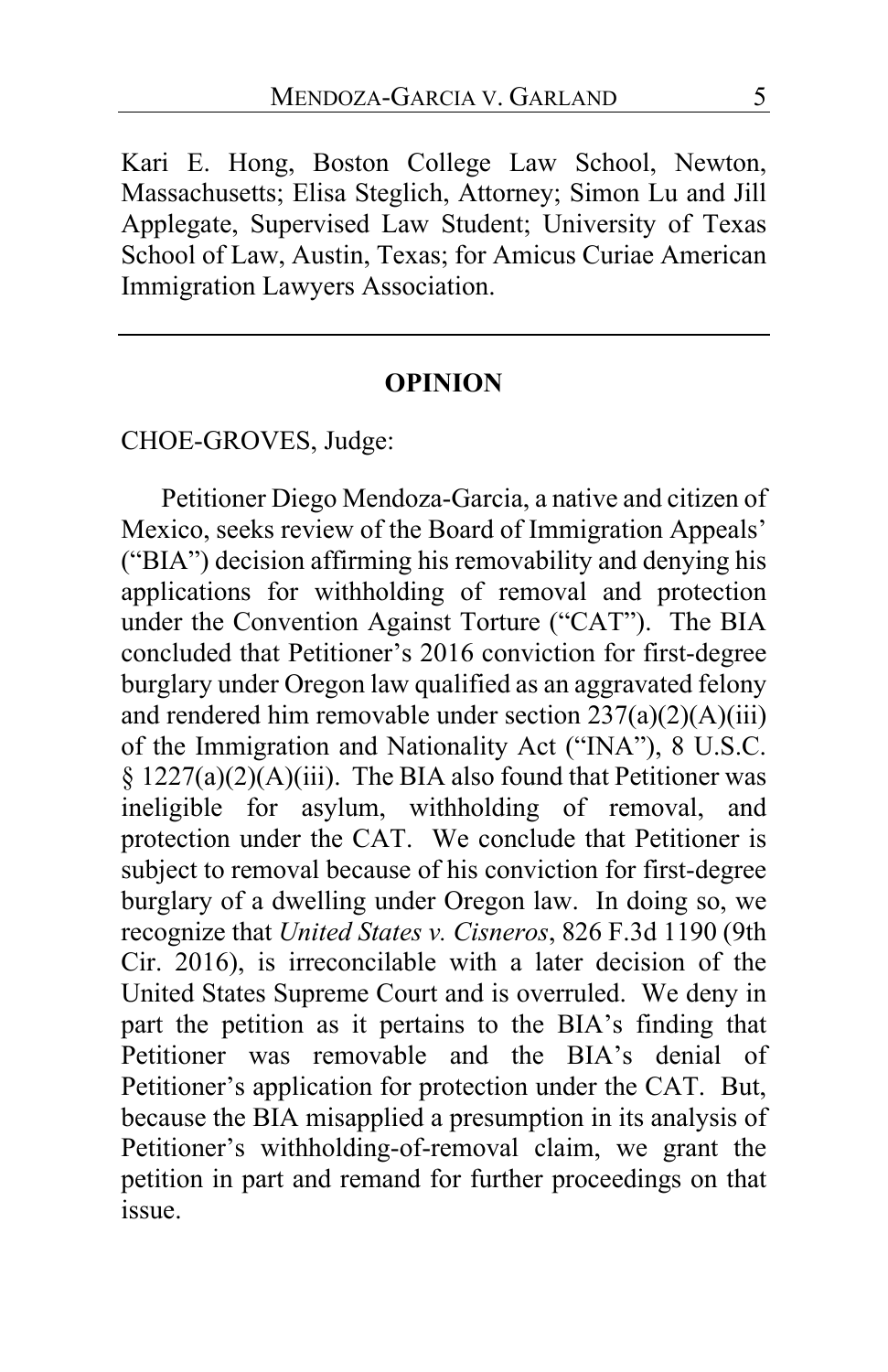#### **I.**

Petitioner is a native and citizen of Mexico and became a permanent resident of the United States in 2000. In 2016, Petitioner pleaded guilty to and was convicted of first-degree burglary of a dwelling under Oregon Revised Statutes section 164.225. The information and subsequent indictment charged Petitioner with unlawfully and knowingly entering and remaining in a dwelling with the intent to commit theft. He was initially sentenced to 36 months of supervised probation. Following a probation violation, Petitioner was ordered committed to the custody of the Oregon State Department of Corrections for 55 months.

The Government initiated removal proceedings against Petitioner, charging him as removable pursuant to 8 U.S.C. §  $1227(a)(2)(A)(iii)$  as an alien who was convicted of an aggravated felony for which he received a sentence of at least one year. In October 2019, Petitioner filed a motion to terminate his removal proceedings. He argued that firstdegree burglary under Oregon law is indivisible and overbroad as an aggravated felony and that the Government failed to demonstrate his removability by clear and convincing evidence as it was not established that he was sentenced to at least one year of imprisonment. In denying the motion, the immigration judge ("IJ") ruled that, following *United States v. Stitt*, 139 S. Ct. 399, 406 (2018), first-degree burglary under Oregon law is a categorical match to generic burglary and that Petitioner was sentenced to at least one year of imprisonment for violating his probation.

Petitioner applied for cancellation of removal, asylum, withholding of removal, and protection under the CAT. He argued that his history of alcohol dependency would place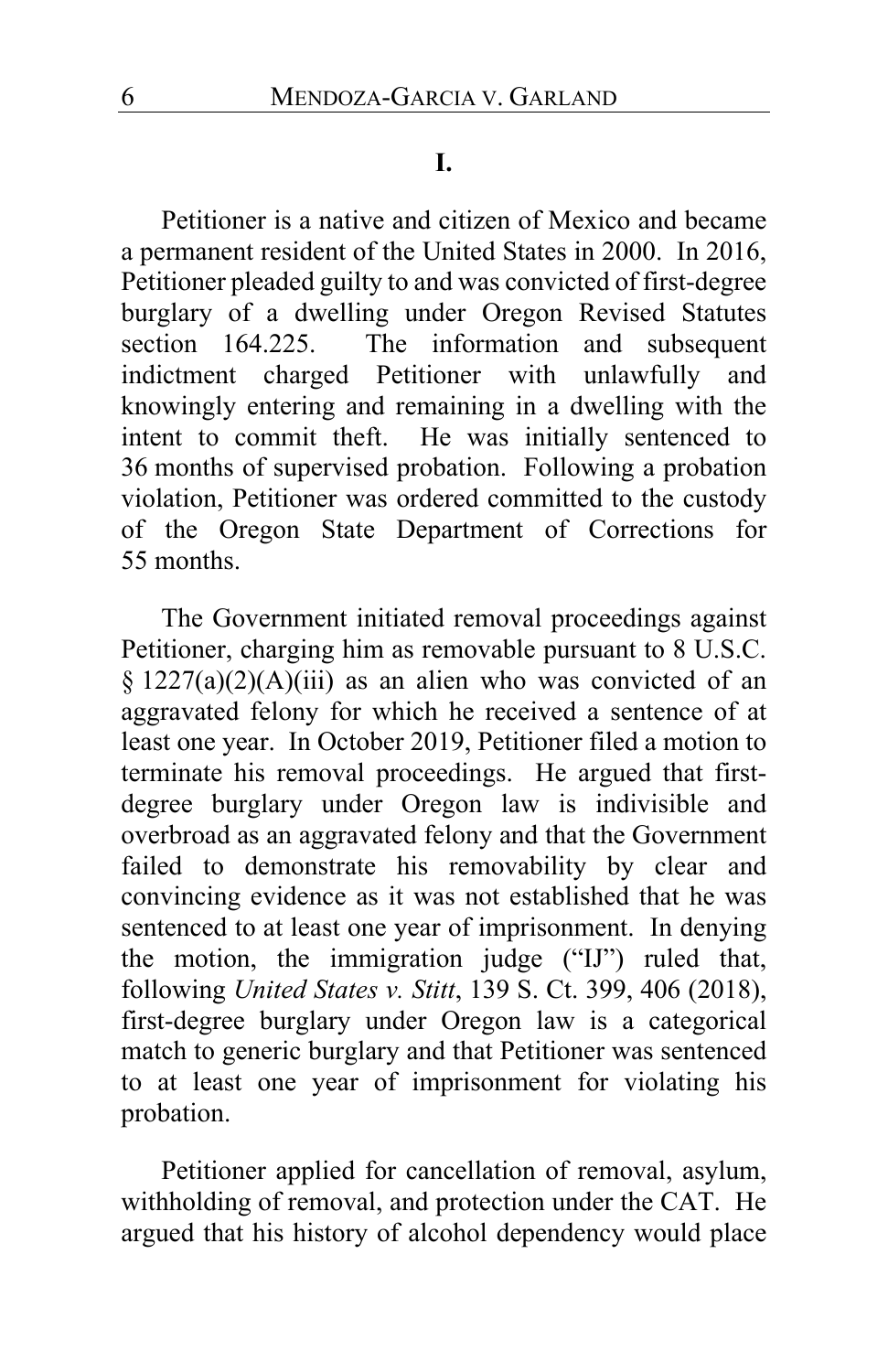him at risk of harm because of the lack of safe support programs in Mexico and that his visible cultural and religious tattoos would make him a target for the police, gangs, cartels, and other organized groups. The IJ found Petitioner to be statutorily ineligible for asylum for having been convicted of an aggravated felony. Petitioner was found ineligible for withholding of removal because his conviction for first-degree burglary was deemed to be a particularly serious crime. In the alternative, the IJ denied withholding of removal because Petitioner failed to demonstrate that it was more likely than not that he would be persecuted based on his membership in a particular group if removed to Mexico. The IJ also denied Petitioner's application for CAT protection, finding that he failed to demonstrate that it was more likely than not that he would be tortured if removed to Mexico.

Petitioner appealed the IJ's decision to the BIA. In affirming the IJ's decision, the BIA rejected Petitioner's argument that the Oregon first-degree burglary statute is overbroad because it includes nonpermanent structures, structures used solely for business purposes, curtilages, and structures that were entered lawfully. The BIA affirmed the decision of the IJ, concluding that first-degree burglary under Oregon law is an aggravated felony, making Petitioner subject to removal under  $8 \text{ U.S.C.} \$ § 1227(a)(2)(A)(iii). The BIA denied Petitioner's withholding of removal claim based on a presumption that the burglary conviction was a particularly serious crime. The BIA also denied Petitioner's claim for protection under the CAT.

#### **II.**

We review questions of law de novo, including whether a conviction is a removable offense. *Mielewczyk v. Holder*, 575 F.3d 992, 994 (9th Cir. 2009). The agency's factual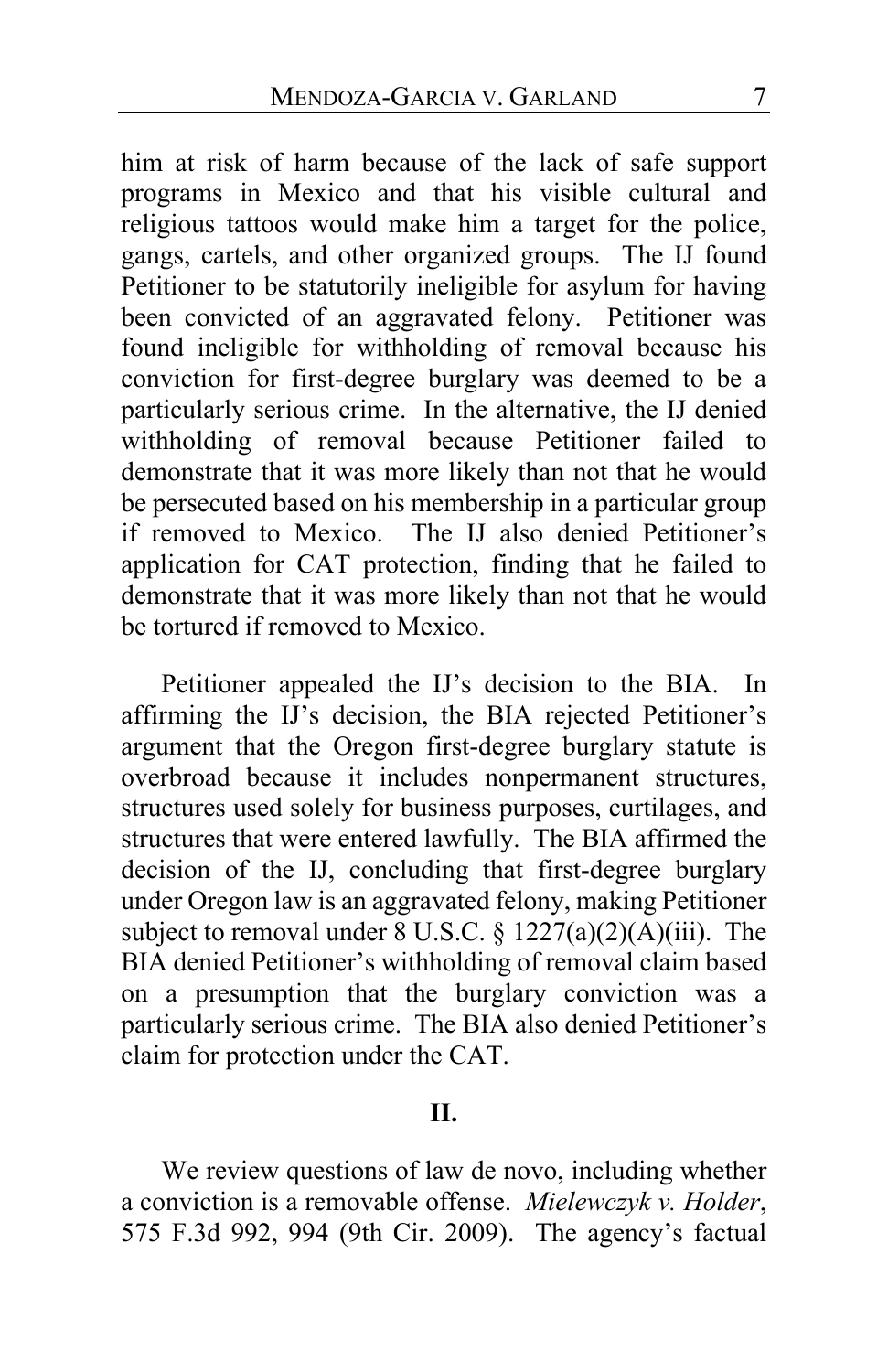findings are reviewed for substantial evidence. 8 U.S.C.  $§ 1252(b)(4)(B)$ . We review the BIA's determination of whether a crime is particularly serious for abuse of discretion. *Arbid v. Holder*, 700 F.3d 379, 383 (9th Cir. 2012) (per curiam). We may reverse the BIA's decision for abuse of discretion only if we determine that the BIA acted "arbitrarily, irrationally, or contrary to law." *Id.* at 385 (internal quotation marks omitted).

## **III.**

We consider, in turn, the BIA's determination of Petitioner's removability and its denials of Petitioner's applications for withholding of removal and CAT protection.

#### **A.**

Petitioner was charged with removability under 8 U.S.C. § 1227(a)(2)(A)(iii), which provides: "[a]ny alien who is convicted of an aggravated felony at any time after admission is deportable." The Government bases its charge on Petitioner's first-degree burglary conviction. Aggravated felonies include a "burglary offense for which the term of imprisonment [is] at least one year." 8 U.S.C. § 1101(a)(43)(G). Petitioner argues that the BIA failed to recognize that (1) the Oregon first-degree burglary statute is not a categorical match with generic burglary because it is indivisible and overbroad and (2) the Government did not prove by clear and convincing evidence that Petitioner was sentenced to a term of imprisonment of at least one year.

#### **1.**

In determining whether Petitioner's conviction is an aggravated felony, we apply the categorical approach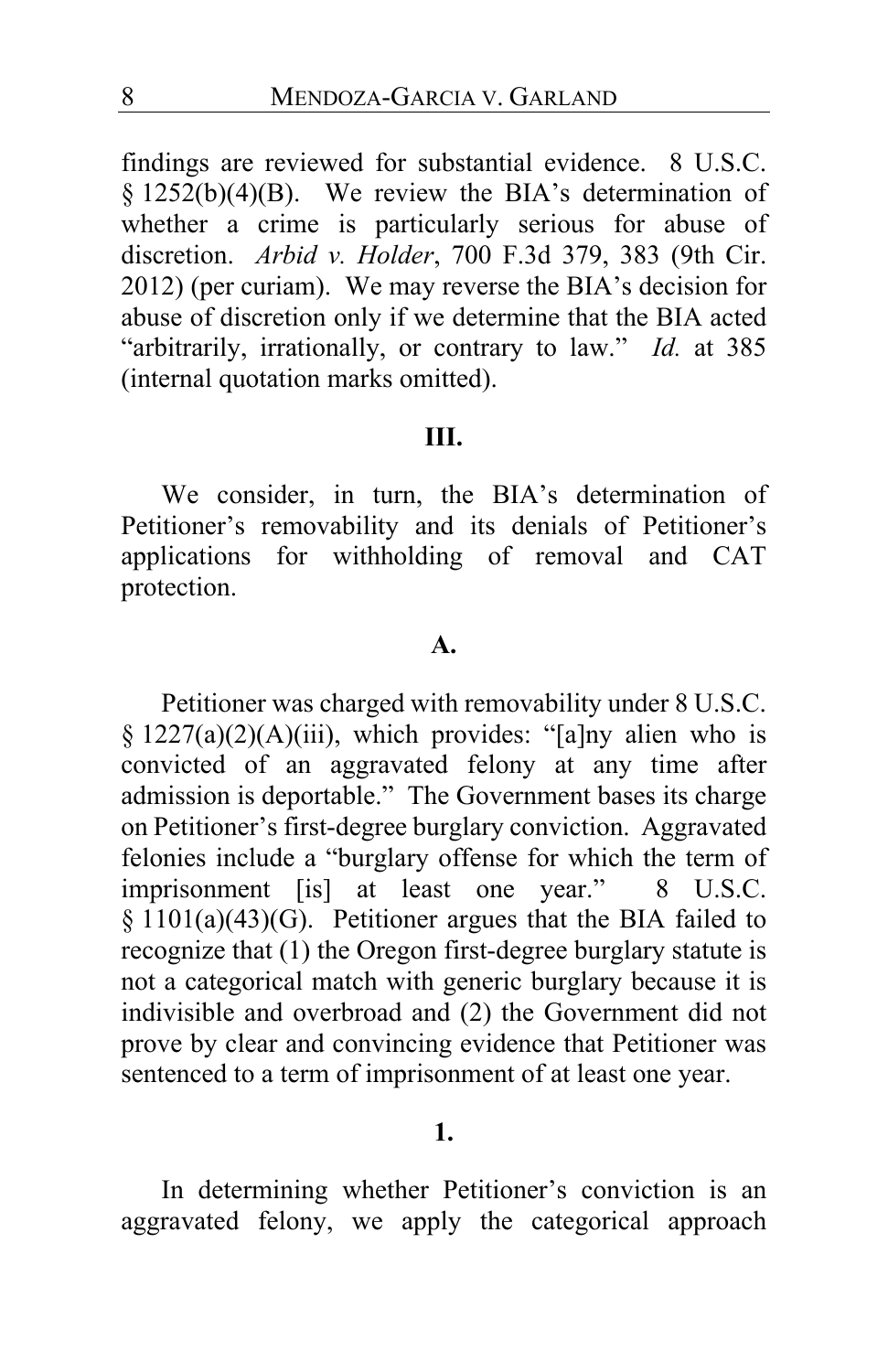outlined in *Taylor v. United States*, 495 U.S. 575, 600–02 (1990), in which we look to whether first-degree burglary under Oregon law substantially corresponds to, or is narrower than, the elements of generic burglary. *Quarles v. United States*, 139 S. Ct. 1872, 1880 (2019). The Supreme Court has defined the elements of generic burglary as the "unlawful or unprivileged entry into, or remaining in, a building or structure, with intent to commit a crime." *Taylor*, 495 U.S. at 599. In comparing this generic definition to the conviction statute, we disregard the specific facts of the case and look only to the elements of the two crimes. *Moncrieffe v. Holder*, 569 U.S. 184, 190 (2013).

The Oregon statute provides that first-degree burglary occurs when a person:

> violates [Oregon Revised Statutes section] 164.215 and the building is a dwelling, or if in effecting entry or while in a building or in immediate flight therefrom the person:

> (a) Is armed with a burglary tool or theft device as defined in [Oregon Revised Statutes section] 164.235 or a deadly weapon;

> (b) Causes or attempts to cause physical injury to any person; or

> (c) Uses or threatens to use a dangerous weapon.

Or. Rev. Stat.  $\S 164.225(1)$ . This statute incorporates section 164.215, which criminalizes as second-degree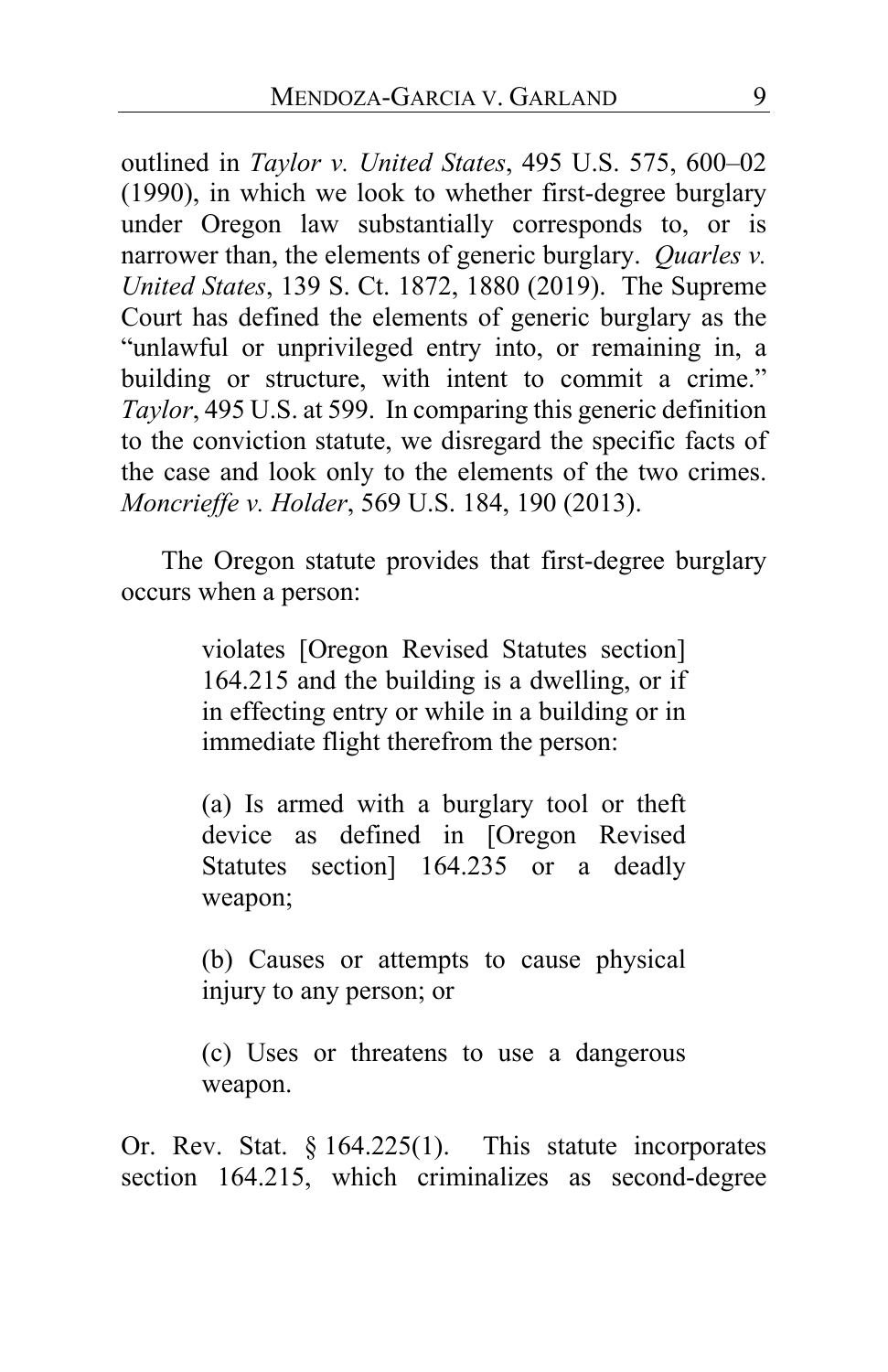burglary "enter[ing] or remain[ing] unlawfully in a building with intent to commit a crime therein." *Id.* § 164.215(1).

In *United States v. Cisneros,* we held that Oregon firstdegree burglary is not a categorical match to generic burglary because the definition of "building" used in the statute includes nonpermanent and immobile structures, such as "booths, vehicles, boats, or aircrafts" that were excluded from the generic definition of burglary articulated in *Taylor*. *Cisneros*, 826 F.3d at 1194 (citing *Taylor*, 495 U.S. at 599). *Cisneros* relied on *United States v. Grisel*, 488 F.3d 844 (9th Cir. 2007) (en banc). There, we held that a "building or structure" under the "federal definition of generic burglary" does not include structures such as trailers and boats and is limited to "constructed edifices intended for use in one place." *Grisel*, 488 F.3d at 848–849, 851, *abrogated by Stitt*, 139 S. Ct. 399 (2018).

Two years after we issued *Cisneros*, the Supreme Court decided *United States v. Stitt*. The Court held that the inclusion of nonpermanent structures "designed or adapted for overnight use" does not expand a statute beyond the definition of generic burglary. *Stitt*, 139 S. Ct. at 407. This change in the law warrants a renewed consideration of *Cisneros*.

As a threshold question, we must resolve whether *Cisneros* is clearly irreconcilable with *Stitt*. *See Miller v. Gammie*, 335 F.3d 889, 900 (9th Cir. 2003) (en banc) (holding that a three-judge panel is bound by the decision of another three-judge panel unless an intervening decision of a relevant court of last resort "undercut[s] the theory or reasoning underlying the prior circuit precedent in such a way that the cases are clearly irreconcilable"). The sole ground articulated by the court in *Cisneros* for finding the Oregon burglary statute to be overbroad was its inclusion of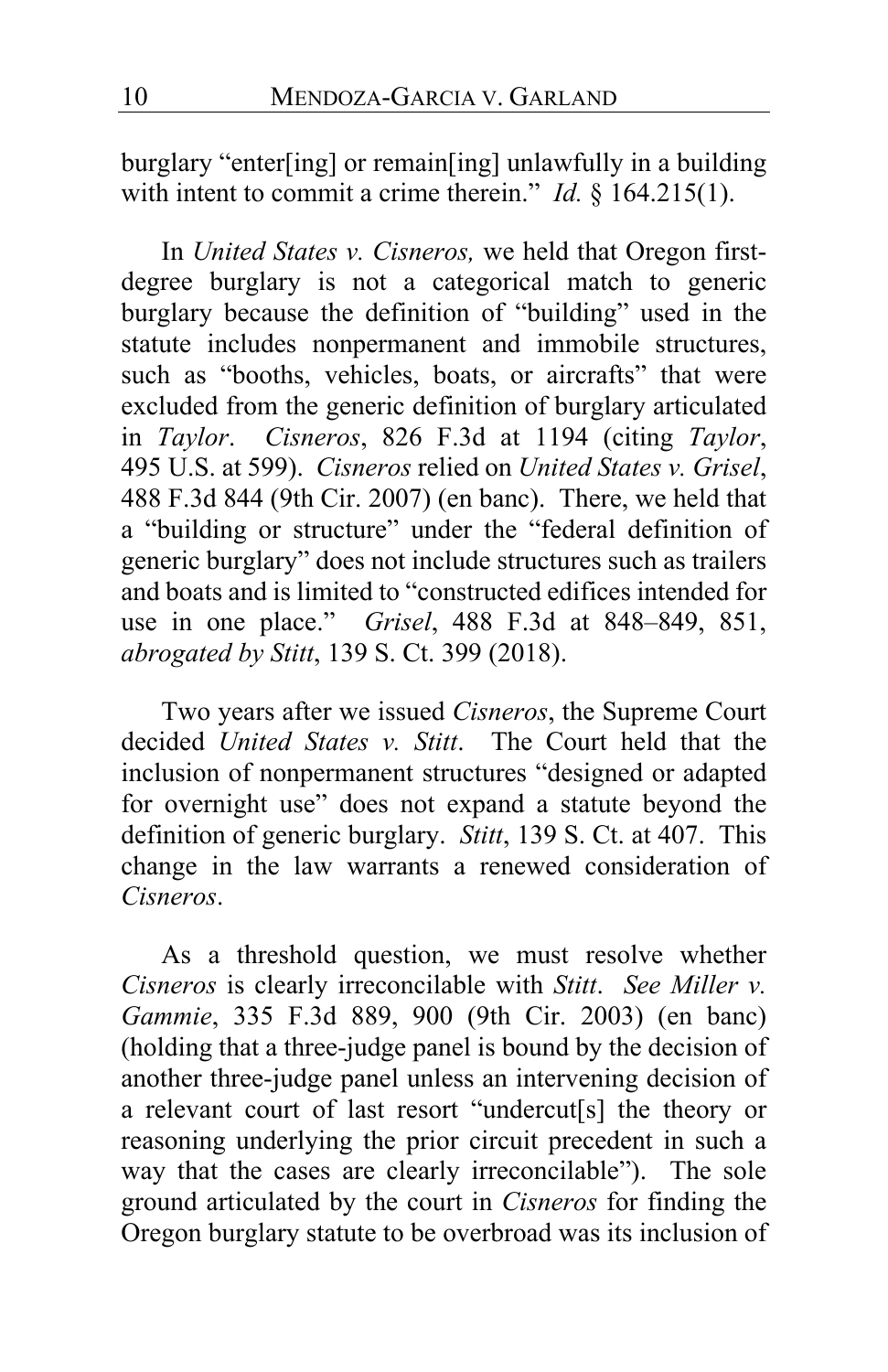nonpermanent structures, such as "booths, vehicles, boats, or aircrafts." *Cisneros*, 826 F.3d at 1194. The *Cisneros* holding rested in part on *Grisel*. *Id.* at 1194–95. The Supreme Court disapproved of excluding nonpermanent buildings and structures from generic burglary in *Stitt*. *See Stitt*, 139 S. Ct. at 406–07; *see also Mutee v. United States*, 920 F.3d 624, 627 (9th Cir. 2019) (per curiam) (recognizing that *Stitt* abrogated *Grisel*). Looking specifically at the Oregon first-degree burglary statute, the term "building" means, "in addition to its ordinary meaning . . . any booth, vehicle, boat, aircraft or other structure adapted for overnight accommodation of persons or for carrying on business therein." Or. Rev. Stat.  $\S 164.205(1)$ . This text is not more expansive than the generic definition of burglary as clarified by *Stitt*. Because *Cisneros*is clearly irreconcilable with *Stitt*, we now expressly recognize that *Cisneros* is overruled.

#### **2.**

Having disposed of the precedential limitations of *Cisneros*, we turn to the question whether the specific offense of which Petitioner was convicted is an aggravated felony. When a statute is divisible and provides elements for more than one distinct crime, we apply a modified categorical approach to consider only the specific offense of conviction. *Mathis v. United States*, 579 U.S. 500, 505–06 (2016). We recently held that the Oregon first-degree burglary statute is divisible into two distinct crimes: (1) entering or unlawfully remaining in a *dwelling* with the intent to commit a crime therein; and (2) entering or unlawfully remaining in a *non-dwelling* building with intent to commit a crime plus an aggravating factor. *Diaz-Flores v. Garland*, 993 F.3d 766, 771–72 (9th Cir. 2021). In *Cisneros*, we addressed the first of these two distinct crimes and noted that the Oregon statute is not further divisible as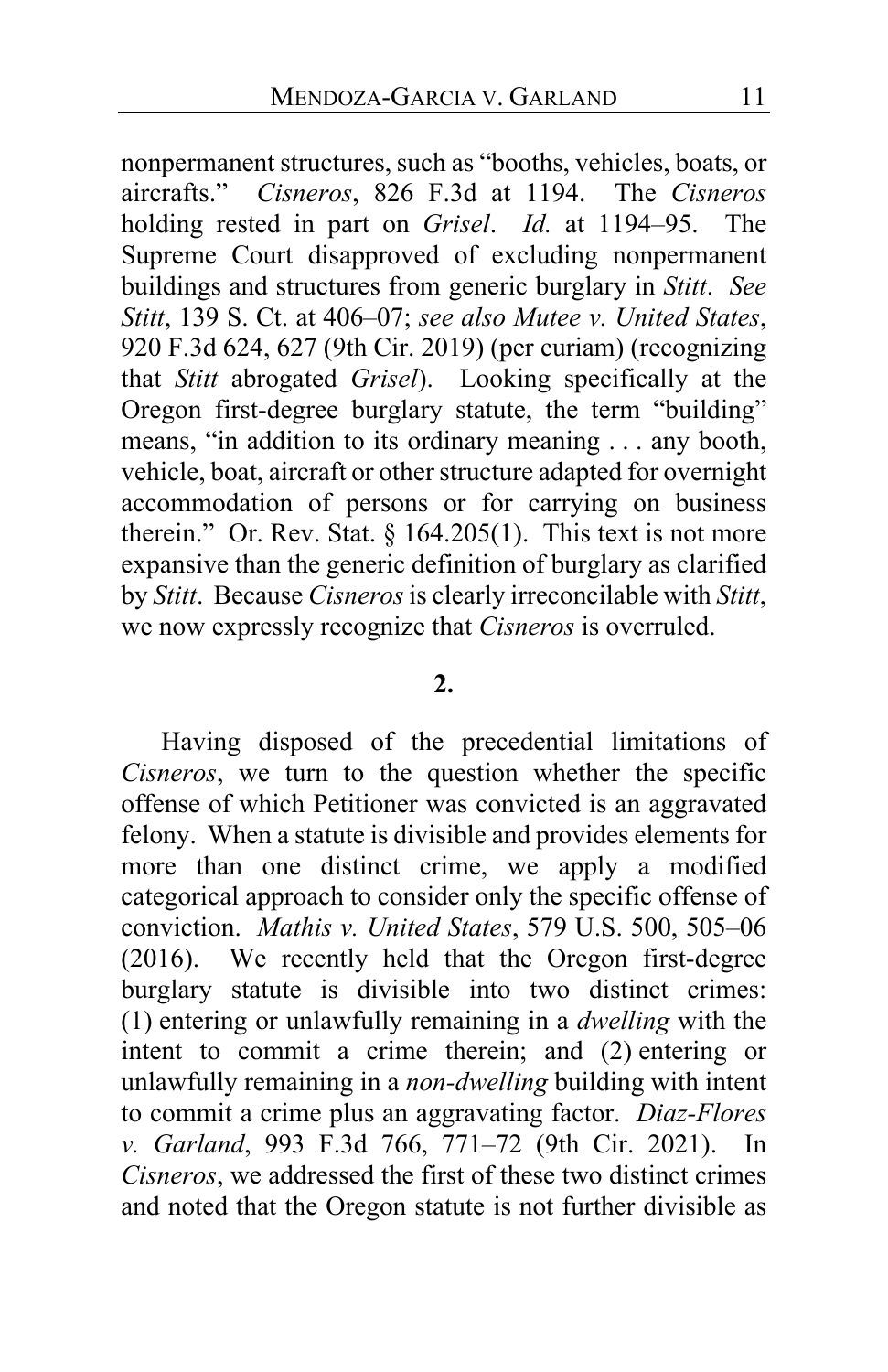to the "type" of dwelling. 826 F.3d at 1194–95; *see also Diaz-Flores*, 993 F.3d at 772 & n.5. As noted earlier, we then held in *Cisneros* that the Oregon statute's definition of "dwelling" was not a categorical match to the federal generic crime of burglary because it included burglary of structures such as "booths, vehicles, boats, or aircrafts," 826 F.3d at 1194, but *Stitt* has abrogated that holding. As we recognized in *Diaz-Flores*, however, nothing in *Cisneros* is inconsistent with our recognition that the Oregon statute is divisible with respect to burglary of dwellings versus burglary of non-dwellings. 993 F.3d at 772. This reading of the statute is supported further by Oregon's Uniform Criminal Jury Instructions, which distinguish between burglary in the first-degree of a dwelling, Or. Unif. Crim. Jury Instr. 1901, and burglary in the first-degree of a building other than a dwelling, Or. Unif. Crim. Jury Instr. 1902. *See Almanza-Arenas v. Lynch*, 815 F.3d 469, 482 (9th Cir. 2016) (en banc) (considering the California pattern jury instructions in determining divisibility).

To ascertain the specific crime of Petitioner's conviction, we may conduct a limited review of the record of conviction. *Diaz-Flores*, 993 F.3d at 772 (citing *Descamps v. United States*, 570 U.S. 254, 257 (2013)). Petitioner's charging instruments describe the burglary as "unlawfully and knowingly enter[ing] and remain[ing] [in] a *dwelling* . . . with the intent to commit the crime of theft therein." (Emphasis added). In his plea agreement, Petitioner admits: "I unlawfully and knowingly entered and remained in *an occupied dwelling* with the intent to commit the crime of theft therein." (Emphasis added). Accordingly, we conclude that Petitioner was convicted of first-degree burglary of a dwelling.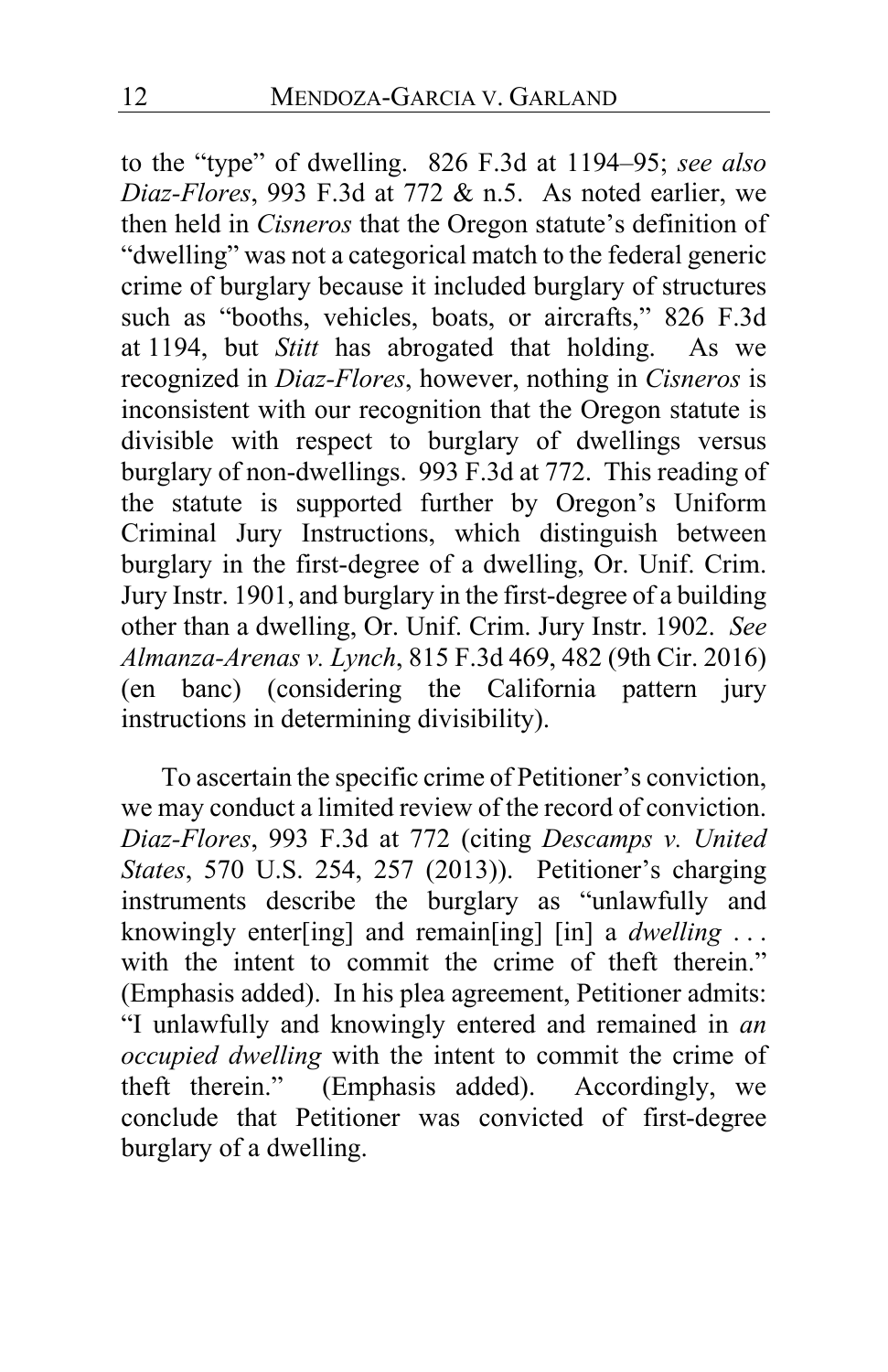Having identified the specific crime of conviction, we must now determine whether the elements of Oregon firstdegree burglary of a dwelling are a categorical match to generic burglary. The elements of Oregon first-degree burglary of a dwelling are: (1) the offender enters or remains unlawfully;  $(2)$  the building is a dwelling; and  $(3)$  the offender has the intent to commit a crime therein. Or. Rev. Stat. §§ 164.215, 164.225. Oregon law defines "building" to include, in addition to its ordinary meaning, "any booth, vehicle, boat, aircraft or other structure adapted for overnight accommodation of persons or for carrying on business therein." *Id.*  $§$  164.205(1). "Dwelling" is defined as "a building which regularly or intermittently is occupied by a person lodging therein at night, whether or not a person is actually present." *Id.* § 164.205(2).

The first element of Oregon first-degree burglary is that the offender "enter[] or remain[] unlawfully." *Id.* § 164.215; *see also id.* § 164.225. Similarly, generic burglary prohibits "unlawful or unprivileged entry." *Taylor*, 495 U.S. at 599. Petitioner contends that the Oregon statute is overbroad because it covers burglary resulting from a lawful entry and situations in which a lawful entrant exceeds the scope of licensed entry but there is no risk of likely violent confrontation. A plain reading of the Oregon statute disposes of Petitioner's first contention. Oregon law defines "enter or remain unlawfully" as:

> (a) To enter or remain in or upon premises when the premises, at the time of such entry or remaining, are not open to the public and when the entrant is not otherwise licensed or privileged to do so;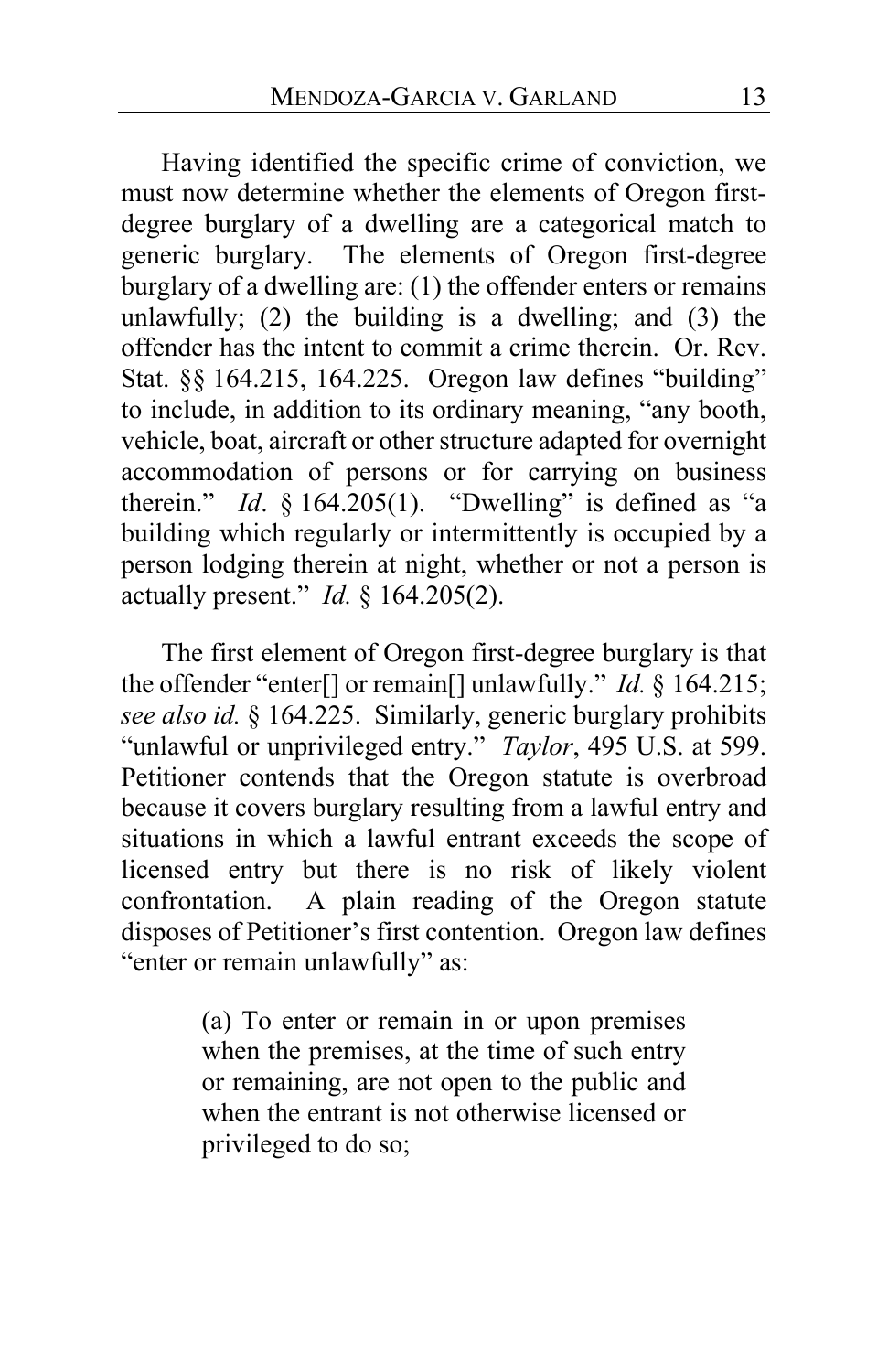(b) To fail to leave premises that are open to the public after being lawfully directed to do so by the person in charge;

(c) To enter premises that are open to the public after being lawfully directed not to enter the premises; or

(d) To enter or remain in a motor vehicle when the entrant is not authorized to do so.

Or. Rev. Stat. § 164.205(3). This definition makes clear that "unlawfully" modifies both "enters" and "remains" in section 164.215. Furthermore, the generic definition of burglary encompasses situations in which an offender remains unlawfully within a building. *See Quarles*, 139 S. Ct. at 1877. There is no additional requirement that the unlawful presence be accompanied by an actual risk of violent confrontation. Thus, the first element of Oregon first-degree burglary of a dwelling is not overbroad.

The second element of Oregon first-degree burglary of a dwelling is that the building be a dwelling. Generic burglary covers burglaries of traditional buildings or structures. *Taylor*, 495 U.S. at 598. The definition also encompasses burglary of nonpermanent structures that have been "designed or adapted for overnight use." *Stitt*, 139 S. Ct. at 405–07.

Petitioner contends that Oregon first-degree burglary is overbroad because it covers burglary of non-structures, vehicles that are intermittently occupied at night, and structures used solely for business purposes. As recognized in *Stitt*, though, generic burglary encompasses nontraditional and nonpermanent structures that are "designed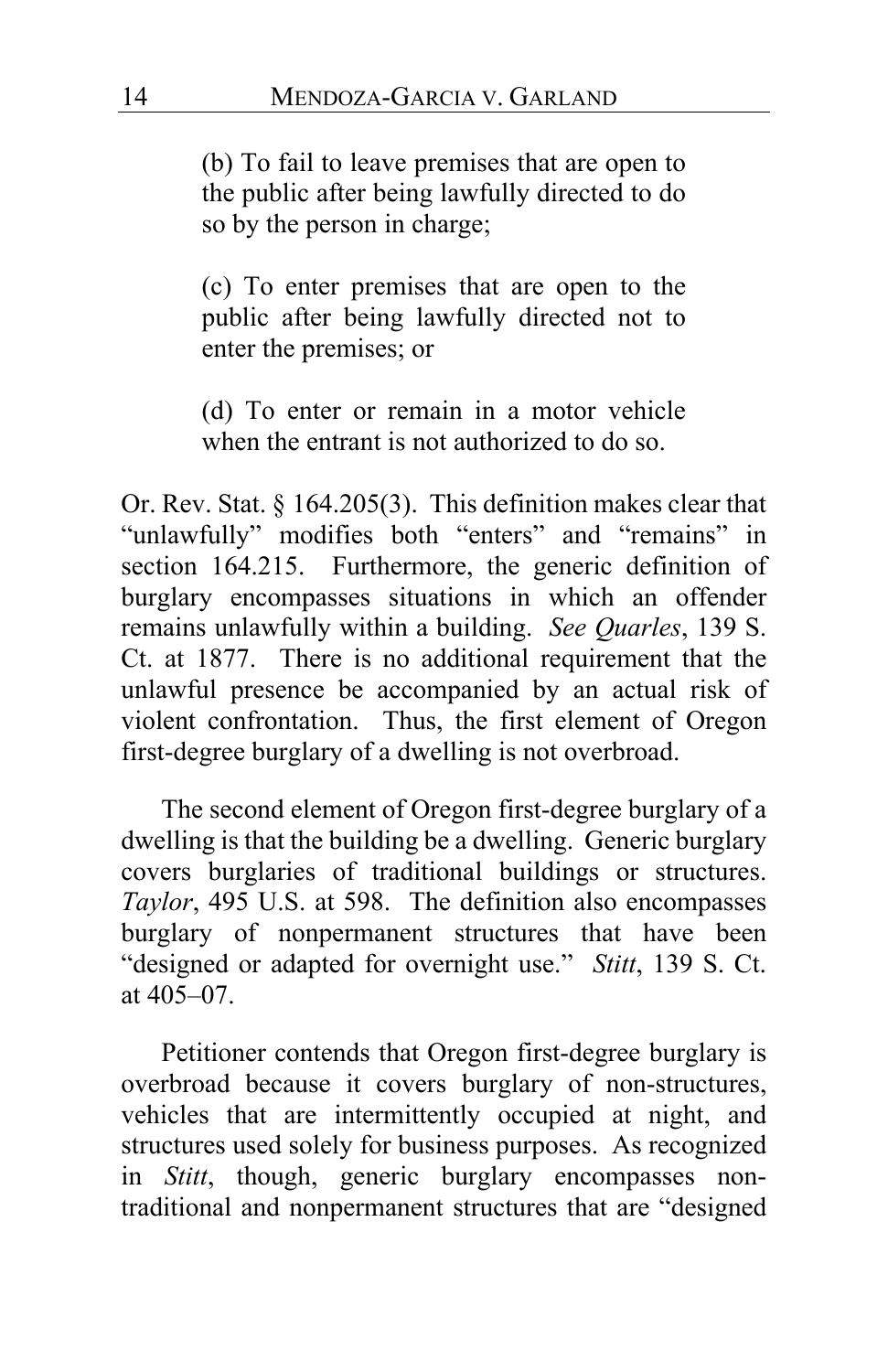or adapted for overnight use." *Id.* The definition of "building" under Oregon law imposes an almost identical qualification on non-traditional buildings. Or. Rev. Stat.  $§$  164.205(1). The definition of "building" is further modified by the requirements that it be a "dwelling" and that it be "regularly or intermittently [] occupied by a person lodging therein at night, whether or not a person is actually present." Or. Rev. Stat. §§ 164.205(2), 164.225(1).

The requirement of adaptation for overnight accommodation forecloses the applicability of the statute to vehicles or structures that might provide occasional shelter despite being designed for another purpose, such as a car in which a homeless person occasionally sleeps. *See United States v. Jones*, 951 F.3d 1138, 1141 (9th Cir. 2020) (applying *Stitt* to Colorado's burglary statute, which defined "building" to include "structures" such as vehicles). The additional requirement that the building be regularly or intermittently occupied by a person lodging therein at night forecloses the statute's applicability to buildings and vehicles used solely for business purposes or storage. *See id.* Petitioner has not demonstrated a realistic probability that the Oregon first-degree burglary statute, as it pertains to the burglary of a dwelling, would be applied to burglary of a structure or non-structure that would not be covered by generic burglary. *See Gonzales v. Duenas-Alvarez*, 549 U.S. 183, 193 (2007) ("[T]o find that a state statute creates a crime outside the generic definition of a listed crime in a federal statute requires more than the application of legal imagination to a state statute's language. It requires a realistic probability, not a theoretical possibility, that the State would apply its statute to conduct that falls outside the generic definition of a crime.").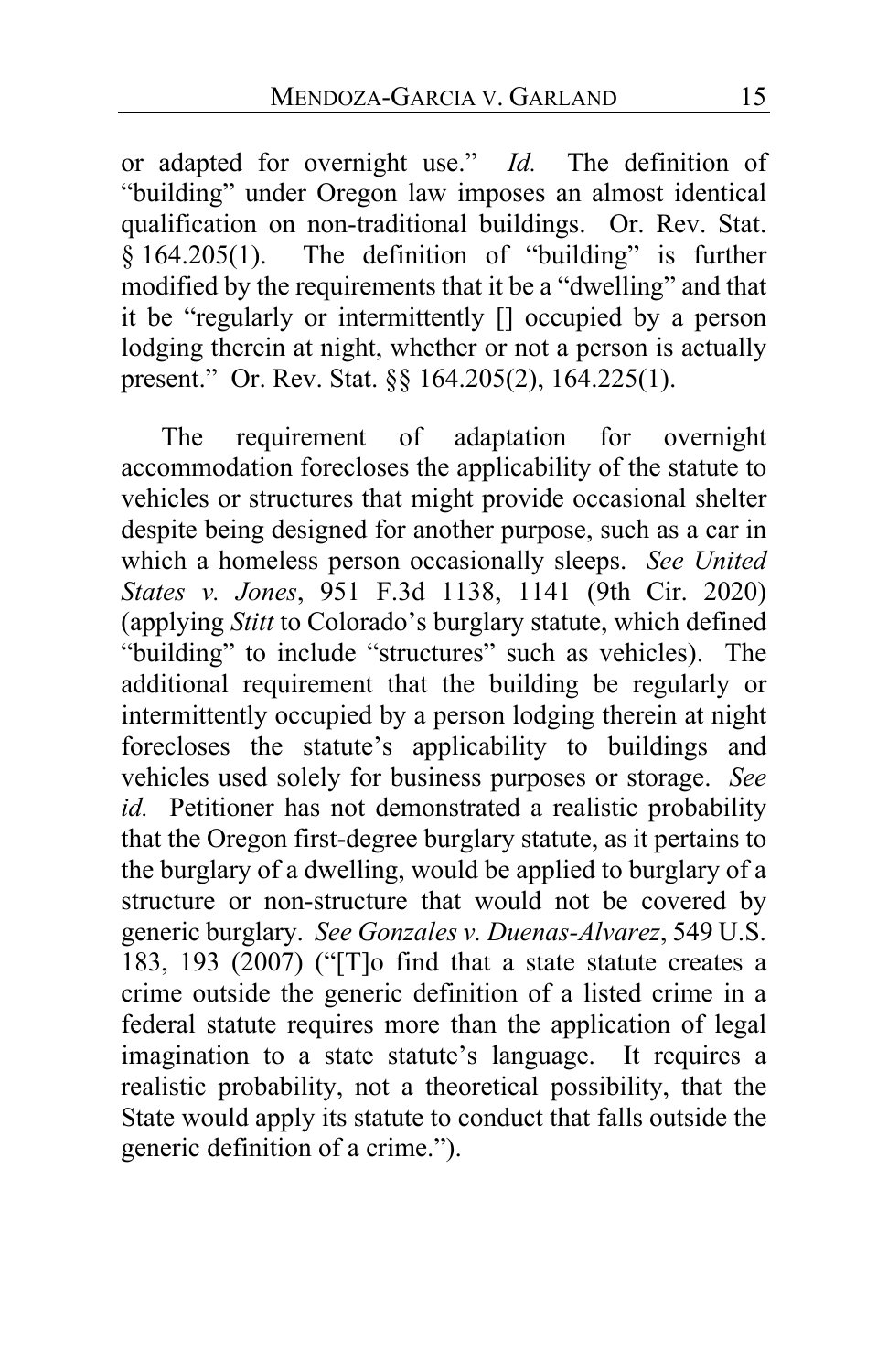Petitioner also argues that the Oregon first-degree burglary statute is overbroad because it covers curtilages, which are not buildings or structures under the generic definition of burglary. In support of this argument, Petitioner cites *State v. Taylor*, 350 P.3d 525 (Or. Ct. App. 2015), in which the Oregon Court of Appeals sustained the conviction of a defendant who attempted to steal cans from an area described in the case as a "breezeway." But the court in *Taylor* noted that the location of the burglary was not a breezeway as the term is commonly understood. *Id.* at 526. The area was roofed, almost fully enclosed, and shared walls with both a house and a garage. *Id.* at 526–27. There was a door connecting the area to the garage, though no door to the house. *Id.* The only opening to the outside was an archway approximately the size of a door. *Id.* The Oregon Court of Appeals ultimately concluded that the breezeway in fact was part of the dwelling. *Id.* at 533. We are not convinced that there is a realistic probability that Oregon courts would extend first-degree burglary to curtilages or separate buildings. *See Gonzales*, 549 U.S. at 193. The text of the Oregon first-degree burglary statute clearly limits its application to buildings. Therefore, the second element of Oregon first-degree burglary of a dwelling is not overbroad.

The final element of Oregon first-degree burglary of a dwelling is that the offender has the intent to commit a crime therein. Generic burglary also includes as an element that the offender possess intent to commit a crime. *Taylor*, 495 U.S. at 599. These elements are consistent. Because all elements of first-degree burglary of a dwelling under Oregon law substantially correspond to, or are narrower than, the elements of generic burglary, the Oregon first-degree burglary statute is a categorical match to generic burglary.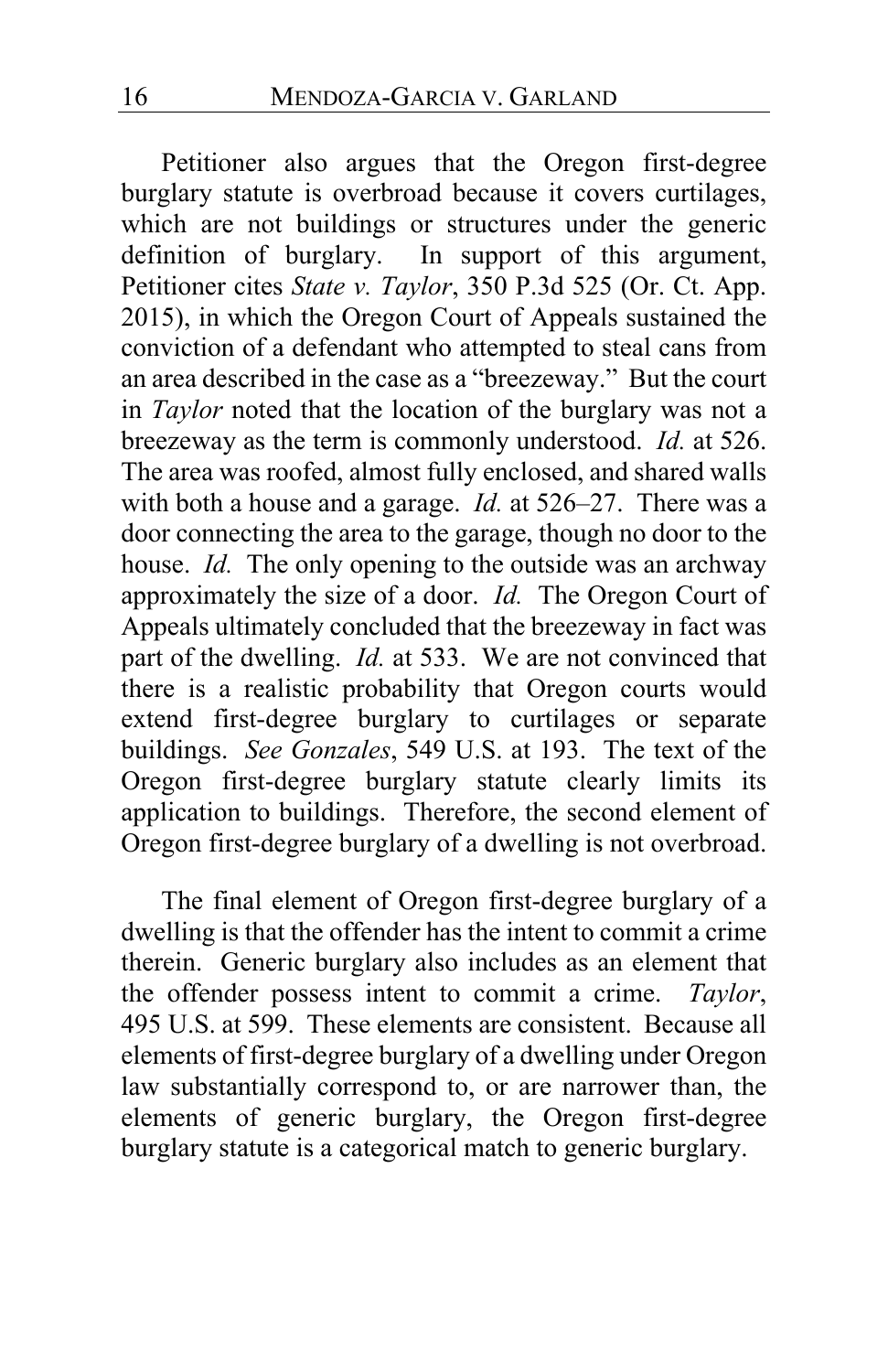#### **3.**

To qualify as an aggravated felony under federal law, a conviction for a burglary offense must result in a "term of imprisonment [of] at least one year." 8 U.S.C.  $§ 1101(a)(43)(G)$ . "Term of imprisonment" refers to the actual sentence imposed by the sentencing judge. *Alberto-Gonzalez v. INS*, 215 F.3d 906, 910 (9th Cir. 2000). The Government bears the burden of demonstrating by clear and convincing evidence that this requirement has been satisfied. 8 U.S.C. § 1229a(c)(3)(A).

Petitioner was initially sentenced to supervised probation for a period of 36 months. After he violated the terms of his probation, the following sentence was imposed: "Defendant shall be committed to the custody of the Oregon State Department of Corrections/Marion County Supervisory Authority for 55 months. The length of postprison supervision shall be 36 months. The Supervisory Authority may impose sanctions other than incarceration." Petitioner contends that this passage is ambiguous and could be interpreted as imposing either 55 months of incarceration or 55 months of sanctions other than incarceration. In support of this interpretation, Petitioner points to the sentencing court's order as indicating that he could have been committed to the custody of the Marion County Supervisory Authority.

We are not convinced. The wording that Petitioner cites is taken from a pre-printed form order that allowed the sentencing judge to manually add the terms of incarceration and post-prison supervision. Under Oregon law, a court that imposes a sentence of incarceration of more than one year must commit the defendant to the custody of the Oregon Department of Corrections. Or. Rev. Stat. § 137.124(1)(a). Only if the sentence imposed is for one year or less may the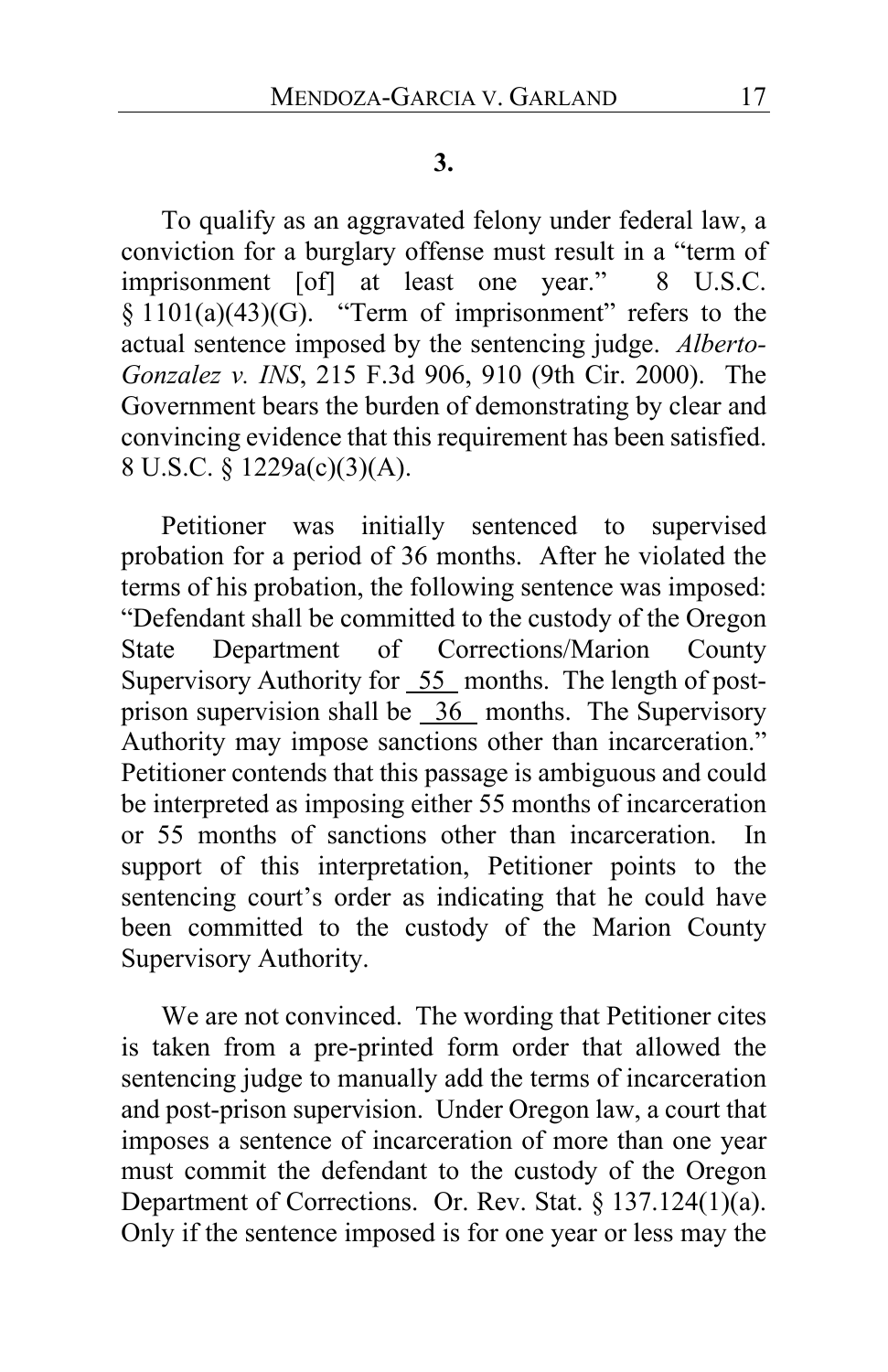sentencing court commit a defendant to the custody of a local supervisory authority. *Id.* § 137.124(2)(a). By sentencing Petitioner to a term of 55 months in the custody of the Oregon Department of Corrections, the sentencing court unambiguously imposed a sentence of incarceration of more than one year. This interpretation is bolstered by the sentencing court's inclusion of specific authorization for the Department of Corrections to release Petitioner on postprison supervision under Oregon Revised Statutes section 421.508(4), which requires an offender to have served a term of incarceration of at least one year. *See* Or. Rev. Stat. § 421.508(4). Reading the order within the context of the relevant Oregon law, it is clear that Petitioner was sentenced to a term of incarceration of 55 months in the custody of the Oregon Department of Corrections. The term of incarceration was to be followed by 36 months of postprison supervision by the Marion County Supervisory Authority, which was authorized to impose sanctions other than incarceration for violations of the terms of Petitioner's supervised release.

We conclude that Petitioner was convicted of an aggravated felony for which the imposed term of imprisonment was in excess of one year. Therefore, Petitioner is subject to removal under 8 U.S.C.  $$ 1227(a)(2)(A)(iii).$ 

## **B.**

A non-citizen is ineligible for withholding of removal if convicted of a "particularly serious crime" and deemed "a danger to the community of the United States." 8 U.S.C.  $§$  1231(b)(3)(B)(ii). A crime can qualify as a particularly serious crime in two ways. The first is when an aggravated felony results in a sentence of a term of imprisonment of at least five years. *Id.* § 1231(b)(3)(B). The second occurs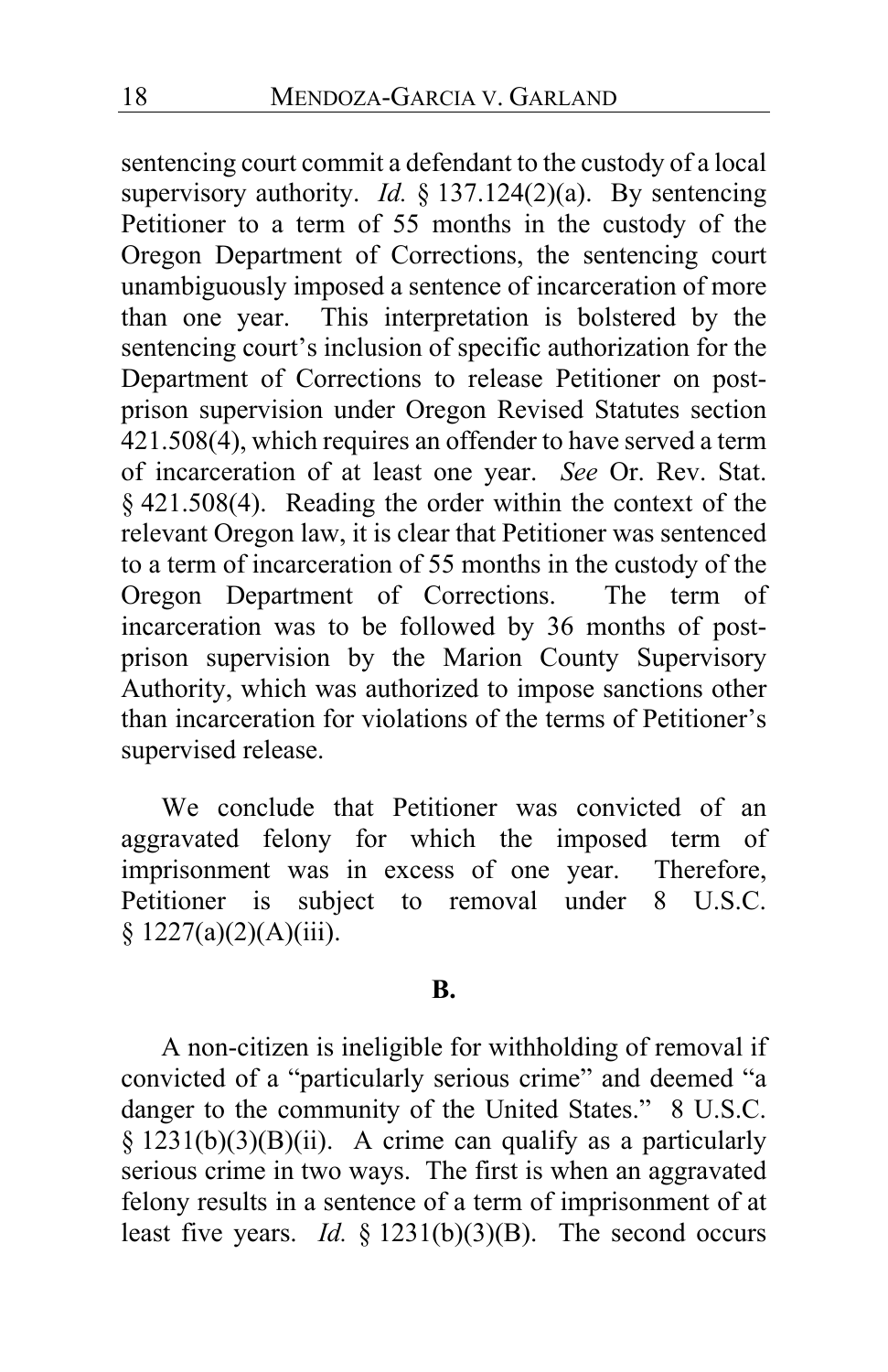when the Attorney General, through the BIA, designates "offenses as particularly serious crimes through case-bycase adjudication as well as regulation." *Delgado v. Holder*, 648 F.3d 1095, 1098 (9th Cir. 2011) (en banc). As Petitioner was not sentenced to a term of imprisonment of five years or more, we consider the second category.

In determining whether a crime is particularly serious, the BIA considers: "(1) the nature of the conviction, (2) the type of sentence imposed, and (3) the circumstances and underlying facts of the conviction." *Bare v. Barr*, 975 F.3d 952, 961 (9th Cir. 2020) (quoting *In re N-A-M-*, 24 I. & N. Dec. 336, 342 (B.I.A. 2007), *overruled in part on other grounds by Blandino-Medina v. Holder*, 712 F.3d 1338, 1347–48 (9th Cir. 2013)) (internal quotation marks omitted). This analysis begins with the BIA determining whether the elements of the crime of conviction "potentially bring the crime into a category of particularly serious crimes." *In re N-A-M-*, 24 I. & N. at 342. If so, the BIA then considers "all reliable information" in analyzing the remaining two factors. *Id.*

The IJ found that Petitioner's conviction for first-degree burglary constituted a particularly serious crime and barred withholding of removal. In reaching his conclusion, the IJ reviewed the specific facts of the burglary and concluded that Petitioner's unlawful entry and conduct during the burglary created a potential for danger. The IJ also considered Petitioner's sentences of 36 months of probation for first-degree burglary and 55 months of incarceration for the subsequent probation violation. The IJ noted that he did not consider the 55-month sentence as evidence of enhancement of the burglary conviction but viewed the sentence as evidence of the seriousness that the sentencing court attached to the offense. In considering the events in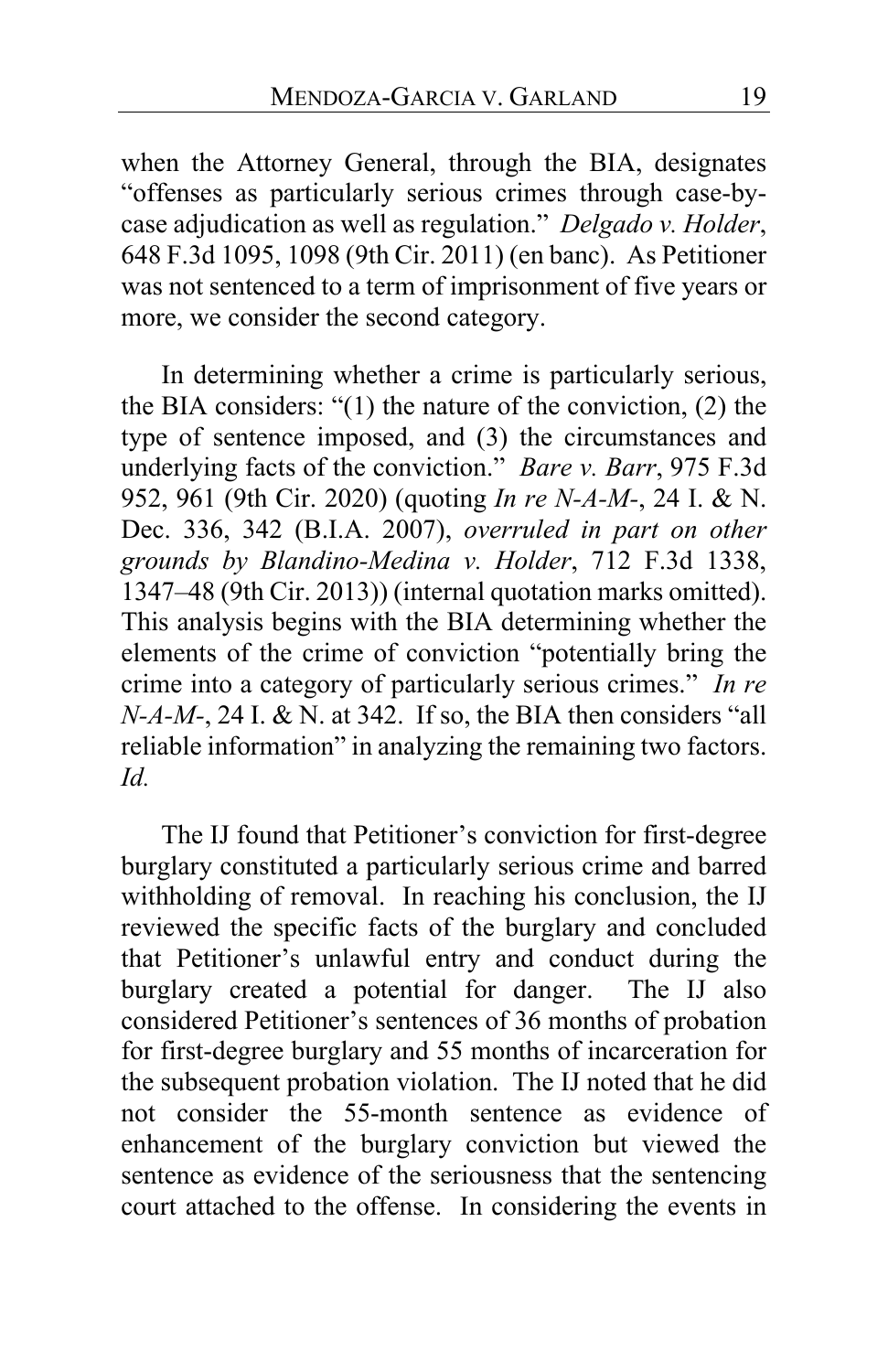their totality, the IJ recognized a pattern of conduct that indicated a potential danger, including repeated violations of no-contact orders. Upon review of the conviction and the surrounding facts, the IJ found Petitioner's burglary to be a particularly serious crime.

The BIA reviews de novo the IJ's determination of "questions of law, discretion, and judgment," 8 C.F.R. § 1003.1(d)(3)(ii), including whether an alien's prior offense is a "particularly serious crime." It is unclear whether the BIA undertook that de novo review here, because it applied a "presumption" that Petitioner's conviction was a particularly serious crime and required him to "rebut" this presumption. But for those offenses that are not defined by the statute itself as "per se a particularly serious crime," the BIA's precedent establishes "a multi-factor test to determine on a case-by-case basis whether a crime is particularly serious." *Bare*, 975 F.3d at 961. Moreover, we have rejected the view that there is any subset of such cases that is exempt from this multi-factor analysis "based solely on the elements of the offense." *Blandino-Medina*, 712 F.3d at 1348. The BIA's application of a rebuttable presumption is difficult to square with these precedents, and the Government concedes in its brief that the BIA's application of such a presumption "appears erroneous." The BIA committed an error of law, and abused its discretion, in failing to apply the correct legal standards in assessing whether Petitioner's offense was a "particularly serious crime." We therefore remand to the BIA to consider Petitioner's application for withholding of removal under the correct standards.

## **C.**

The BIA determined that Petitioner is not entitled to protection under the CAT. To qualify for CAT protection, Petitioner must prove "that it is more likely than not that he